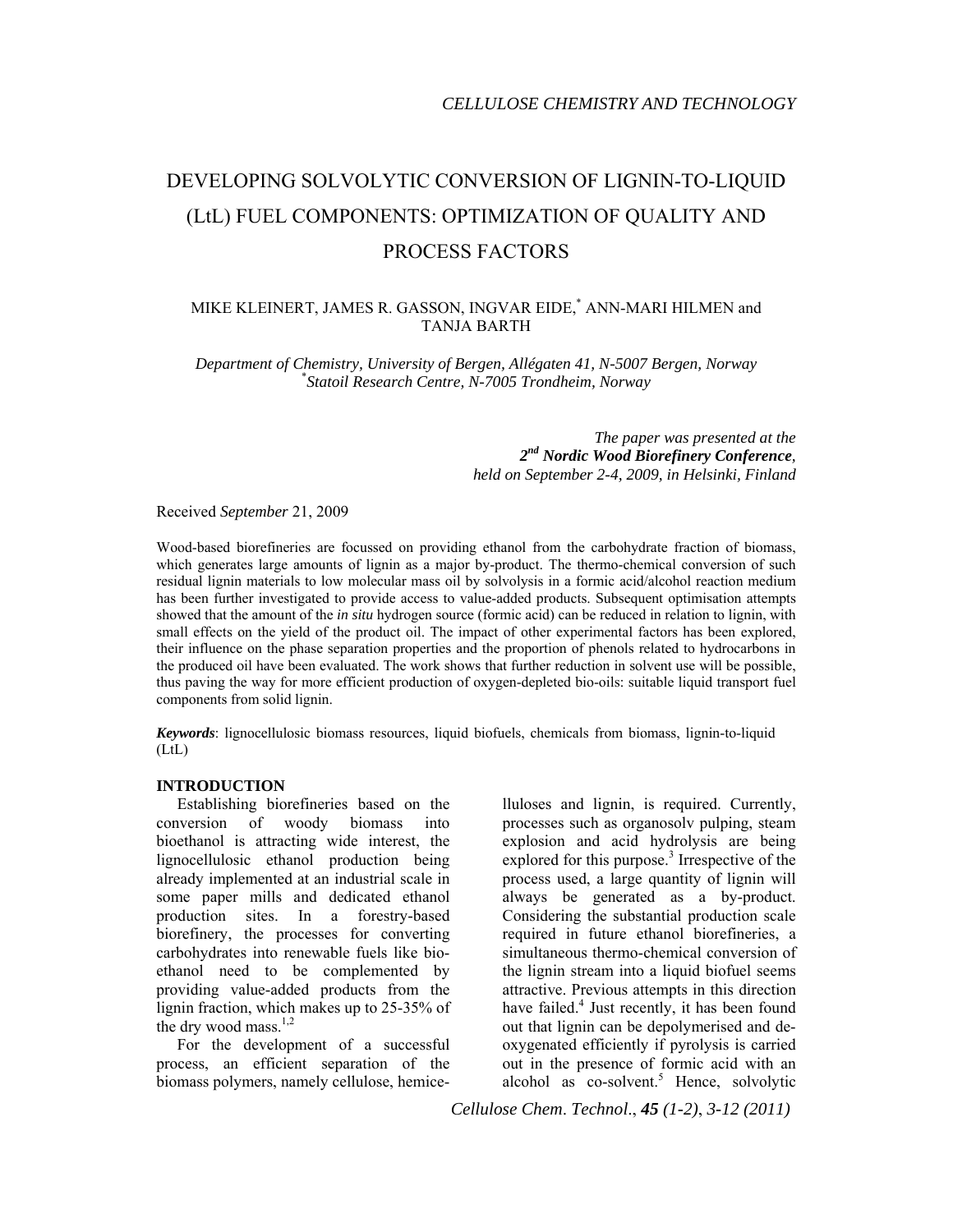conversion could provide a critical additional profit to make the biorefinery concept economically feasible, thus providing a broad range of products compatible and suitable for use as fuel blending components in the existing motor technology, on also producing other high-value components – like phenols for bio-plastics.<sup>6,7</sup>

The strategy of the solvolytic liquefaction of solid lignin into versatile products includes simultaneous depolymerisation and deoxygenation through hydrogenation, to yield compound mixtures of low molecular mass, low oxygen content and polarity, and enhanced H/C ratio.<sup>8</sup> Serving as an active hydrogen source, formic acid is added to the solvent. However, it is degraded during the process, leading to a net consumption of this reactant. In addition, 2-propanol has been used as a moderately strong hydrogen source and co-solvent, besides ethanol, even if it cannot be recovered in sufficient amounts. This leads to an unacceptable overall atom efficiency of solvolysis. This paper describes the initial work performed to reduce the negative side effects of solvent and cosolvent consumption, while maintaining the desired product quality, along with the investigation of product composition as a function of process conditions, exploring the potential for tailoring the product properties by selecting appropriate process conditions. A complete report on total optimisation by the chemo-metric approach will be published elsewhere in due course.

# **Background**

Producing renewable liquid fuels for the transportation sector is a great challenge in the biofuels area, requiring sustainably managed source materials with no adverse socio-economic side effects. Technically, the liquid products have to be fully compatible with the existing fuel technology and to supply infrastructure, which demands unpolar, low-viscous liquids with very low oxygen content. Biomass deoxygenation is a core element which cannot be simply and efficiently accomplished by means of high pressure hydrogen supply, for reasons of reactivity and of the demanding process conditions – which exclude many theoretically suitable catalysts. Within the solvolytic approach, formic acid acts as an effective hydrogen donor. However, at present, the chemical mechanisms for

conversion are not clearly understood. Since the application of gaseous hydrogen does not lead to the described simultaneous depolymerisation and deoxygenation, it is an acceptable hypothesis that the active hydrogen formed (*in statu nascendi*) from the formic acid is a relevant agent. Considering the harsh reaction conditions, this seems also reasonable, since radical reactions are likely to take place. However, at present, no firm evidence of such reaction pathways has been identified.

The concept of using formic acid and especially formates together with different co-solvents or other hydrogen donating agents in a solvolysis process has been previously suggested for use in coal liquefaction.<sup>9</sup> The separate application of these compounds has been investigated, $10,11$ and much effort has been made to elucidate the actual reaction pathway of, *e.g.*, thermal decomposition of formic acid and of its hydrogen donating properties,<sup>12</sup> either under hydro-thermal conditions $13$  or in the context of catalytic transfer hydration.<sup>14,15</sup> The mechanisms discussed include ionic, freeradical, surface-catalysed or molecular reaction steps, but no clear mechanistic understanding has been reached. The different degradation reactions of formic acid as a hydrogen donating agent, during its thermal degradation with and without water, are illustrated in Figure 1. In a kinetic study of Savage *et al*., it was concluded that decomposition at high pressure and high temperature yields  $CO<sub>2</sub>$  and  $H<sub>2</sub>$  as major products, so that decarboxylation is the preferred reaction path.<sup>13</sup>

During the solvolytic treatment of biomass or plain lignin in the liquid reaction medium, a complex mixture of products is formed: some minor amounts of solid char/coke are, in most cases, accompanied by a well-separated liquid-liquid two-phase system, along with a gas phase. All products have been analyzed thoroughly; in this research, however, stress has been laid on gas phase composition and phase separation of the two liquid products. The fact that phase separation occurs in the LtL-oils is an interesting phenomenon, and a combination of two separate experimental setups has been used to explore the conditions required for obtaining separation. One approach views separation as a function of the reaction time (*T*-experiment series), the other one shows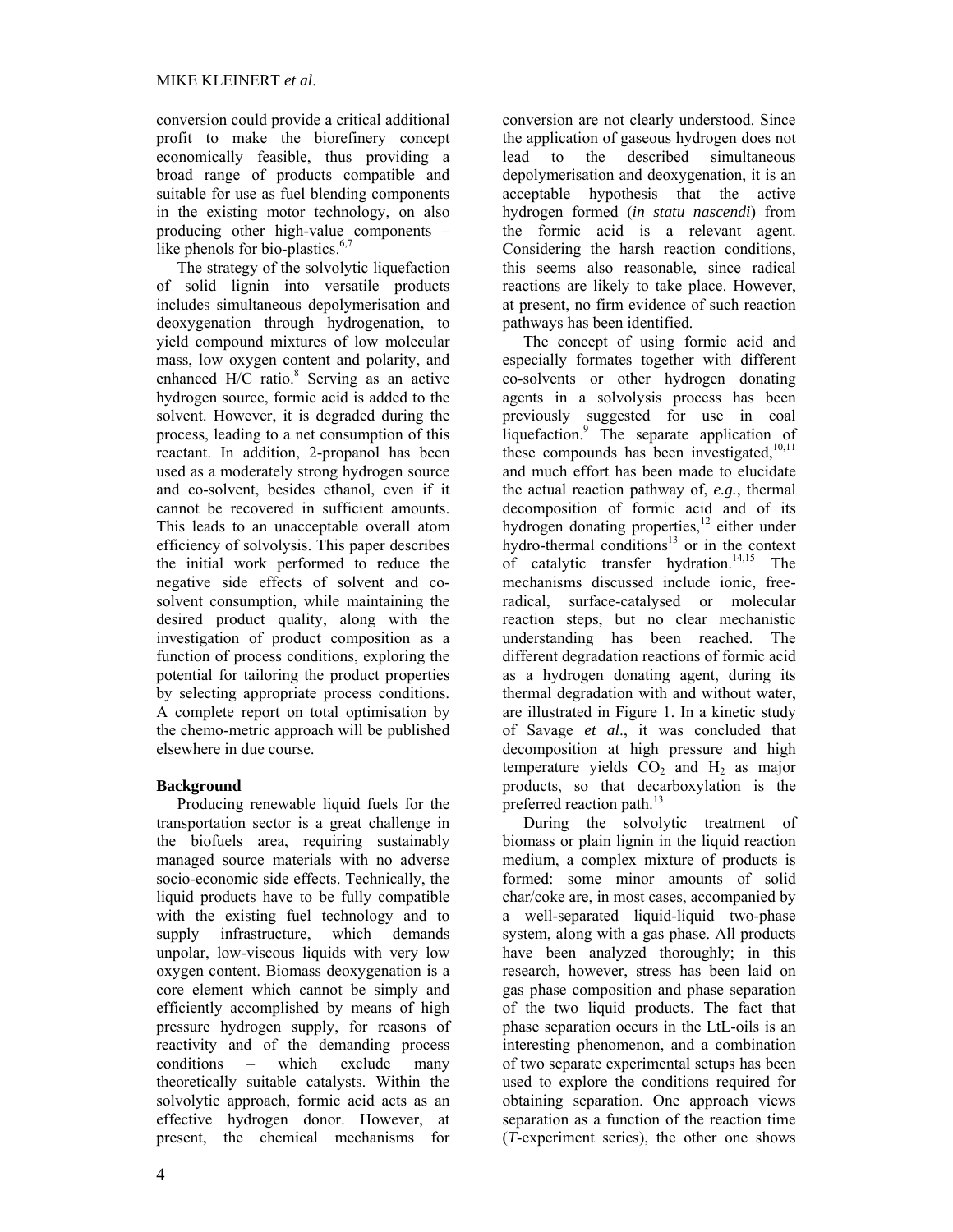the effect of varying the solvent ratios, as well as temperature (*F*-experiment series).

In addition, up to 10% water on molar basis was added as a variable, to view the possible influences on the degradation pathway of formic acid, as suggested by Savage. If this does occur, it would allow the use of lower quality ethanol, which is a vital point for continuous reactions at an industrial scale, such as reusing the unreacted solvents with limited technical efforts of purification.

The essential function of alcohols is to solubilize the depolymerized lignin fragments effectively, hence serving as a classical solvent and remaining inert, thus allowing full recovery after solvolysis. This involves no additional reactions with the other solvents, the hydrogen donor or the depolymerized biomass. Preferably, thermal stability and no side reactions following evaporation into the gas phase are desired, as important properties of an ideal inert lowcost solvent.

Interestingly, some of the previously produced  $oils^5$  contained hydrocarbon structures not expected to be found in depolymerised lignin fragments, since lignin is a complex, highly oxygenated polyphenolic polymer. Such hydrocarbons include both linear and branched aliphatic chains, up to a C-12 backbone, and also some esters. Fischer-Tropsch reactions were considered to be responsible for the formation of such compound classes, which explains why the authors preferred the evaluation of the pure solvent system without additional biomass.

The aim of the present work was threefold, as shown in Table 1: i) B-Series: to elucidate the composition of the produced gases as a function of the selected ratios of formic acid, ethanol and *iso*-propanol, and to evaluate the origin of the straight chain hydrocarbons occurring in the LtL-oils in the absence of lignin; ii) T-Series: Retention time experiments, to elucidate the phase separation characteristics: iii) F-Series: Statistical (fractional factorial) reaction design, to create models for the influence of the investigated process parameters on product composition.

#### **EXPERIMENTAL General**

Different combinations of the selected experimental parameters were used, as specified in Table 1. In the initial series of runs, only the retention time (T-series) of the experiments was varied. The blank runs (B-series) consisted solely of different input amounts of the used fluids, without any biomass added. For the major series here reported (F-series), a multivariate design was used, to generate statistically-based experimental data, permitting to identify the influence of the different variables on the response factors. A two-level fractionated factorial design of  $(2^{4-1} = 8)$  eight experiments plus two duplicate center point runs was chosen, which uses a statistically spread half of all possible variable combinations, as shown in Table 2. All chemicals and reagents were purchased from Aldrich and used without further purification or drying. Commercial residual lignins from an ethanol plant were provided by SEKAB, Sweden. Two types of hydrolysis lignin were used in the experiments: weak acid hydrolysis lignin (F-series) and enzymatic hydrolysis lignin (T-series).

## **Solvolytic conversion procedures and workup**

The autoclave reactor used in these experiments was a 75 mL high temperature and high pressure non-stirred stainless steel (SS 316) batch reactor of the 4740 series, from Parr Instrument Co. The reactor was filled with solvents and lignin, if applicable, and sealed, optionally with an attached Autoclave Engineers gas valve for subsequent gas sampling. The sealed reactor was placed into a preheated Carbolite LHT oven, at a given temperature. After complete reaction time, the reactor was removed and placed into an air stream for cooling, until room temperature was reached. The reactor was weighed before and after ventilation. After gas ventilation, the liquids were removed from the reaction vessel, most often in two liquid component phases. Effervescence was sometimes noticed due to solute gases. The denser phase comprised mainly alcohols and water and was of clear translucent or yellowish appearance. The top phase, namely the oil phase, was of a dark reddish-brown, non-viscous nature. Due to the complete decomposition of formic acid to gaseous products, the liquids recovered had a pH close to neutral. The oil had a pungent smell and burned with a sooty flame. In the case of the onephase product, its appearance resembled a mixture of the two single phases. Phase separation was rated upon a subjective basis from  $-2$  (no separation) till  $+2$  (perfect separation with a clear bottom phase), to allow PCA and PLS regression analysis for the response factor, too. Sometimes, the recovered char had a true black gleaming charcoal-like appearance; however, moist char of sticky consistency was also recovered.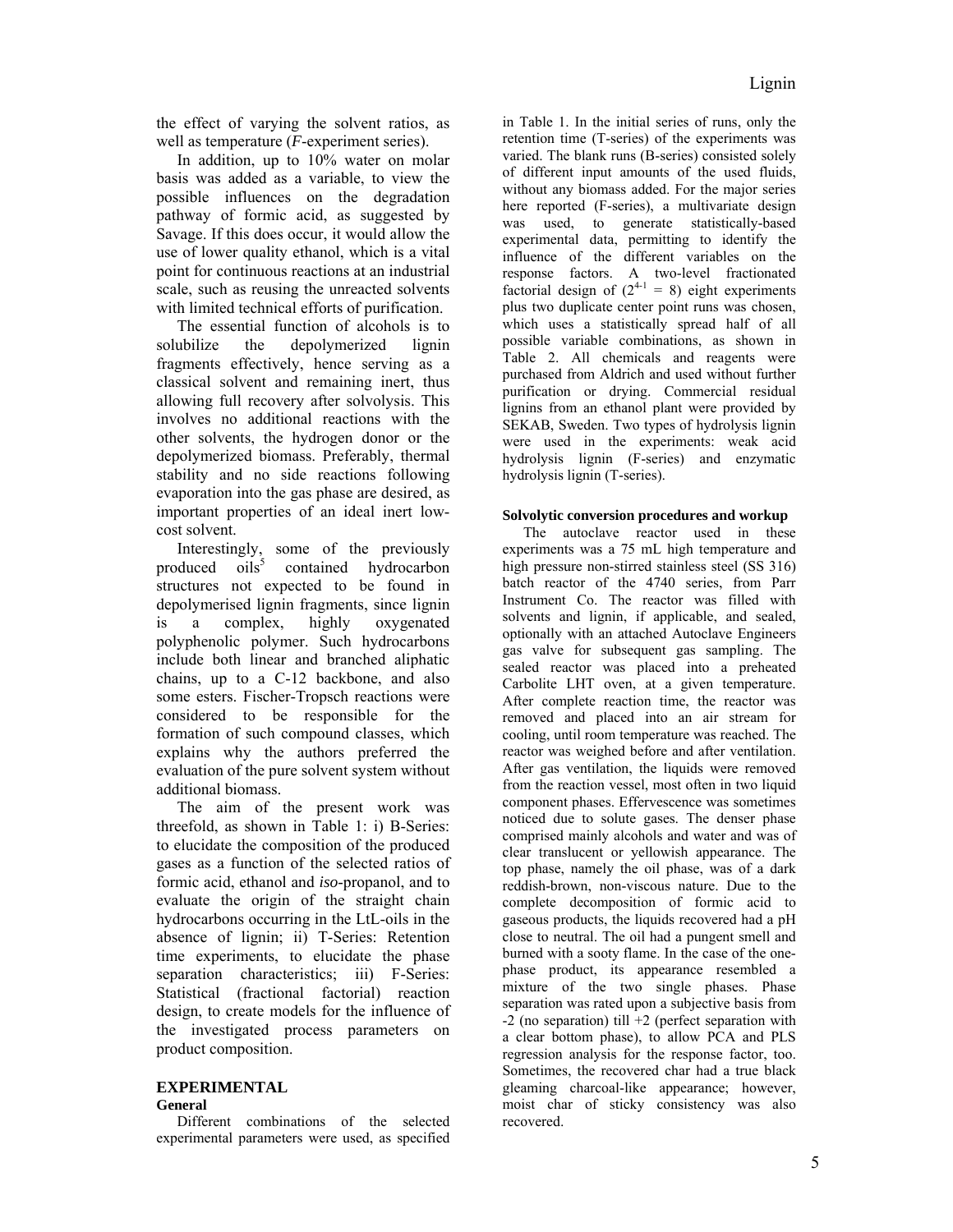A small sample of the top liquid layer was directly analyzed by GC-MS. The ESI-MS samples were also taken from the top layer or, if not separated, from the single liquid phase. The liquid phases were separated by decanting. The volume and/or weight of the resulting phases were recorded. Residual char was weighed directly after recovery from the reactor, after 10 min drying at 60 °C, to account for volatile liquid loss.

### **Gas phase-GC analysis**

Gas phase analysis was carried out on a HP 6890 GC System operated with two columns set up in parallel, controlled by a Chromeleon software system. The initial temperature was 35 °C for a time period of 5 min, after which the heating rate was set to 15 °C/min till reaching a final temperature of 180 °C. This temperature was held for a duration of 22 min. The inlet temperature was set to 200 °C. The FID and TCD detectors were set at temperatures of 250 and 230 °C, respectively. The detection of the hydrogen amount in the gas mixture was permitted through injection on one of the two columns, a 3 m Porapack Q-packed column, whose eluting products were detected *via* a TCD detector. The compounds could be detected by a FID detector on the other column, a 30 m Hp-Plot Q-capillary column, whose eluting products were first channeled over a nickel catalyst, which reduced both carbon monoxide and carbon dioxide to methane.

#### **GC-MS analysis**

GC-MS liquid analysis was performed on a GC-MSD (HP 5890-II with HP Auto 5890) with 25 m WCOT fused silica column (CP-Sil 8 CB) equipped with both FID and an HP5971 MSD detector, controlled by an HPChem laboratory data system. The heating program was as follows: the initial temperature was 50 °C for 2 min, being further increased at a rate of 6 °C/min up to 320 °C, for 10 min. The injection port had a temperature of 320 °C, the FID was at 350 °C and the MSD had a temperature of 280 °C. The program included a solvent cut-off at 3.1 min run time, to avoid overloading of the MS detector. The compounds were identified with an Agilent MSD software suite and a NIST 05 library. The samples were diluted with an appropriate amount of ethyl acetate, to give a preferably good signal quality, then injected *via* the autosampler system.

#### **Electrospray mass spectrometry (ESI-MS)**

Each sample from the F-series was dissolved in dichloromethane (2 mg/mL) and analyzed by full scan mass spectrometry (*m/z* range from 65 to 1300 with one scan/sec), on an Agilent 1100 Series LC/MSD system (Agilent Technologies Inc., Palo Alto, CA, USA). The system consisted of a G1322A mobile phase degassing unit, a G1311A quaternary pump with gradient mixer

for up to 4 mobile phase constituents, a G1367A autosampler and a G1946D single quadropole mass spectrometer.  $2 \mu L$  samples were injected by the autosampler and led into the mass spectrometer by 70 cm of PEEK tubing (I.D. 0.18 mm), without separation, on a chromatographic column. Each sample was analyzed 5 times. The mobile phase consisted of acetonitrile–aqueous ammonium acetate (50 mM) 9:1, using a flow rate of 0.2 mL/min. The fragmentor voltage was of 100 V and positive ionization was used. Details on the methodology have been described elsewhere.<sup>16,17</sup>

#### **Multivariate data analysis (general considerations)**

Multivariate data analysis was carried out with the macroscopic results (oil and gas yield, phase separation, etc.) presented in Table 1. For visualisation and other data treatment, the ESI-MS data excepted (see below), the software program Sirius 8.0, Pattern Recognition Systems AS, was used. The data obtained were standardized and mean centered prior to acquiring the presented results.

#### **Multivariate data analysis (ESI-MS data)**

An average spectrum was obtained from each individual analysis. The process of background subtraction and processing of spectra was performed by a post-run macro, to ensure identical data collection between different injections, as described in previous papers. Each average spectrum was tabulated as mass and intensity, with rounding of the decimal mass to an integer. Matrix construction was performed by a specially designed macro in Microsoft Access. Details have been described previously.<sup>3,16,17</sup> Multivariate data analysis was performed with the Simca P+ 11.5 software (Umetrics, Umeå, Sweden). A mass number range of 65-600 was used exclusively, since background noise occurred mostly in the 600-1300 range. Prior to analysis, the data were normalized to a constant sum and mean centered. Principal Component Analysis (PCA) was used to evaluate similarities and differences among spectra.<sup>18</sup>

# **RESULTS AND DISCUSSION Effects of residence time**

Lignin conversion into liquids in one-step depolymerisation and hydro-deoxygenation reactions is plotted in Figure 2 as a function of time. The results show that, under the conditions applied (380 ºC, fixed lignin-tosolvent ratios, as given in Table 1 for experiments T01-T07), the degree of lignin conversion and the properties of the product phases develop over a time scale of hours. A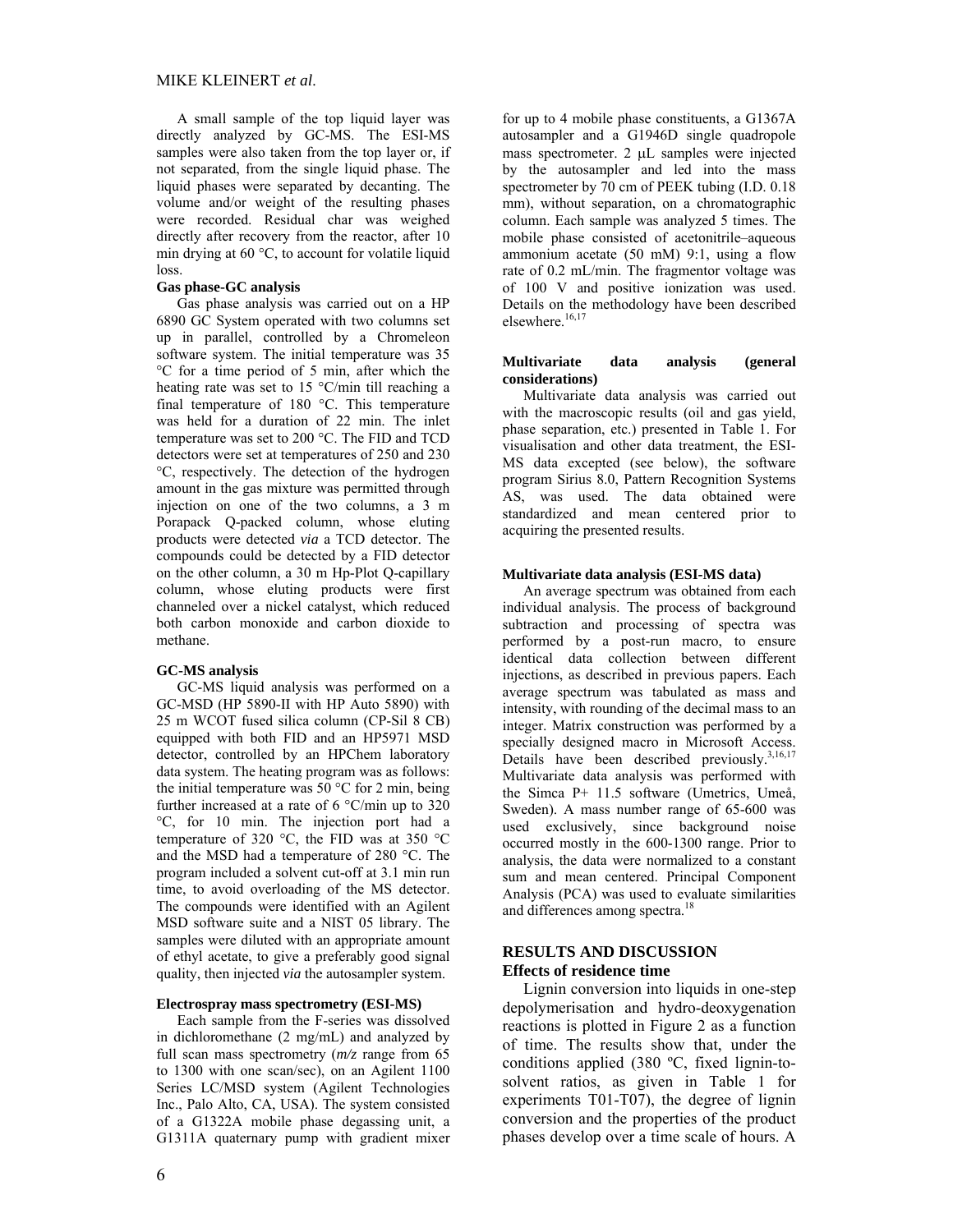minimum residence time of 6 h is needed to obtain sufficient phase separation into oil and residual solvent liquid phase. In terms of oil phase yields, the best results are obtained at 12 h duration, as longer reaction times tend to increase the gas phase and residual coke yields, indicating the onset of cracking and disproportionation reactions.

The results demonstrate the feasibility of lignin-to-liquid conversion, but also highlight the need for improving the applied



Figure 1: Thermal degradation of formic acid. Under LtL conditions, the formation of  $H_2$  and  $CO_2$  is the preferred pathway<sup>13</sup>

conditions, to make the process technically viable in a biorefinery context.

The dependence of oil yields and composition on the reaction conditions must be explored and adjusted to minimize the consumption of the reaction medium components and provide the most suitable product composition for use as biofuel or "green" industrial bulk chemicals. The increase in the reaction rate is also meant at reducing the time needed for conversion.



Figure 2: Results from time series experiment: column 0 describes the input of lignin, formic acid, ethanol and iso-propanol into the reactor; columns 2- 16 show the distribution of product phases at a given duration; "One-phase" – a single liquid phase, "Oil" – a separate, lipophilic oil phase as a top layer relative to the residual alcoholic solvents as bottom layer

Table 1 List of experiments

| Exp              | FA,   | EtOH, | iPrOH, | $H_2O$                       | Lig.,                    | T,              | T,    | Gas, | Org.,                        | Alc/Ag., | Sep.,            |                          | One, Dry chr.,           |
|------------------|-------|-------|--------|------------------------------|--------------------------|-----------------|-------|------|------------------------------|----------|------------------|--------------------------|--------------------------|
|                  | mmol  | mmol  | mmol   | mmol                         | g                        | $\rm ^{\circ}C$ | h     | g    | g                            | g        | $-2 - + 2$       | g                        | g                        |
| F <sub>0</sub> 1 | 65.9  | 359.2 | 35.9   | 4.0                          | 3.75                     | 370             | 16.25 | 5.1  |                              |          | $-2$             | 17.5                     | 1.1                      |
| $F_{02}$         | 59.2  | 177.7 | 177.7  | 3.6                          | 3.75                     | 390             | 16.25 | 7.7  | 8.6                          | 6.6      | $+2$             |                          | 1.3                      |
| F03              | 268.2 | 243.8 | 24.4   | 2.7                          | 3.75                     | 390             | 16.25 | 15.4 | 4.4                          | 7.0      | $+2$             |                          | 0.4                      |
| F <sub>04</sub>  | 249.3 | 124.6 | 124.6  | 2.5                          | 3.75                     | 370             | 16.00 | 13.1 | 5.2                          | 8.1      | $+1$             |                          | 0.6                      |
| F <sub>05</sub>  | 64.3  | 350.7 | 35.1   | 38.6                         | 3.75                     | 390             | 16.00 | 8.0  | 3.1                          | 12.0     | $+1$             |                          | 1.2                      |
| F <sub>06</sub>  | 58.0  | 173.9 | 173.9  | 34.8                         | 3.75                     | 370             | 16.25 | 5.6  |                              |          | -2               | 17.3                     | 1.2                      |
| $F_{07}$         | 263.8 | 239.8 | 24.0   | 26.4                         | 3.75                     | 370             | 16.25 | 13.2 |                              |          | $-2$             | 14.4                     | 0.6                      |
| F <sub>08</sub>  | 245.5 | 122.8 | 122.8  | 24.6                         | 3.75                     | 390             | 16.00 | 15.2 | 5.3                          | 6.2      | $+2$             | $\blacksquare$           | 0.6                      |
| F <sub>09</sub>  | 112.4 | 224.8 | 112.4  | 16.9                         | 3.75                     | 380             | 16.00 | 8.7  | 3.3                          | 12.1     | $\mathbf{0}$     |                          | 1.0                      |
| F10              | 112.4 | 224.8 | 112.4  | 16.9                         | 3.75                     | 380             | 16.00 | 8.6  | 3.2                          | 12.4     | $\boldsymbol{0}$ |                          | 1.0                      |
| <b>B01</b>       | 47.7  | 0.0   | 24.1   |                              | $\overline{\phantom{a}}$ | 380             | 4.0   | 21.6 | 5.8                          | 9.1      | $+2$             |                          |                          |
| <b>B02</b>       | 19.9  | 19.5  | 20.1   |                              | $\overline{\phantom{a}}$ | 380             | 4.0   | 11.3 | 0.6                          | 18.3     | $+2$             |                          |                          |
| <b>B03</b>       | 31.0  | 30.8  | 0.0    |                              | $\overline{\phantom{a}}$ | 380             | 4.00  | 12.4 | ۰                            |          | $-2$             | 16.0                     |                          |
| <b>B04</b>       | 0.0   | 24.0  | 24.1   |                              | $\overline{\phantom{a}}$ | 380             | 4.00  | 2.3  | ٠                            |          | $-2$             | 23.3                     | $\overline{\phantom{a}}$ |
| T <sub>0</sub> 1 | 242.3 | 121.4 | 120.4  | ÷,                           | 3.75                     | 380             | 2     | 11.2 | $\qquad \qquad \blacksquare$ |          | $-2$             | 14.7                     | 0.2                      |
| T <sub>02</sub>  | 242.3 | 121.4 | 120.4  | $\qquad \qquad \blacksquare$ | 3.75                     | 380             | 4     | 11.9 |                              |          | $-2$             | 13.8                     | 1.0                      |
| T <sub>0</sub> 3 | 242.3 | 121.4 | 120.4  | ÷,                           | 3.75                     | 380             | 6     | 12.4 | 2.3                          | 11.2     | $+2$             | $\overline{\phantom{a}}$ | 0.8                      |
| T04              | 242.3 | 121.4 | 120.4  | $\qquad \qquad \blacksquare$ | 3.75                     | 380             | 8     | 12.8 | 4.4                          | 8.6      | $+2$             | $\overline{\phantom{a}}$ | 0.9                      |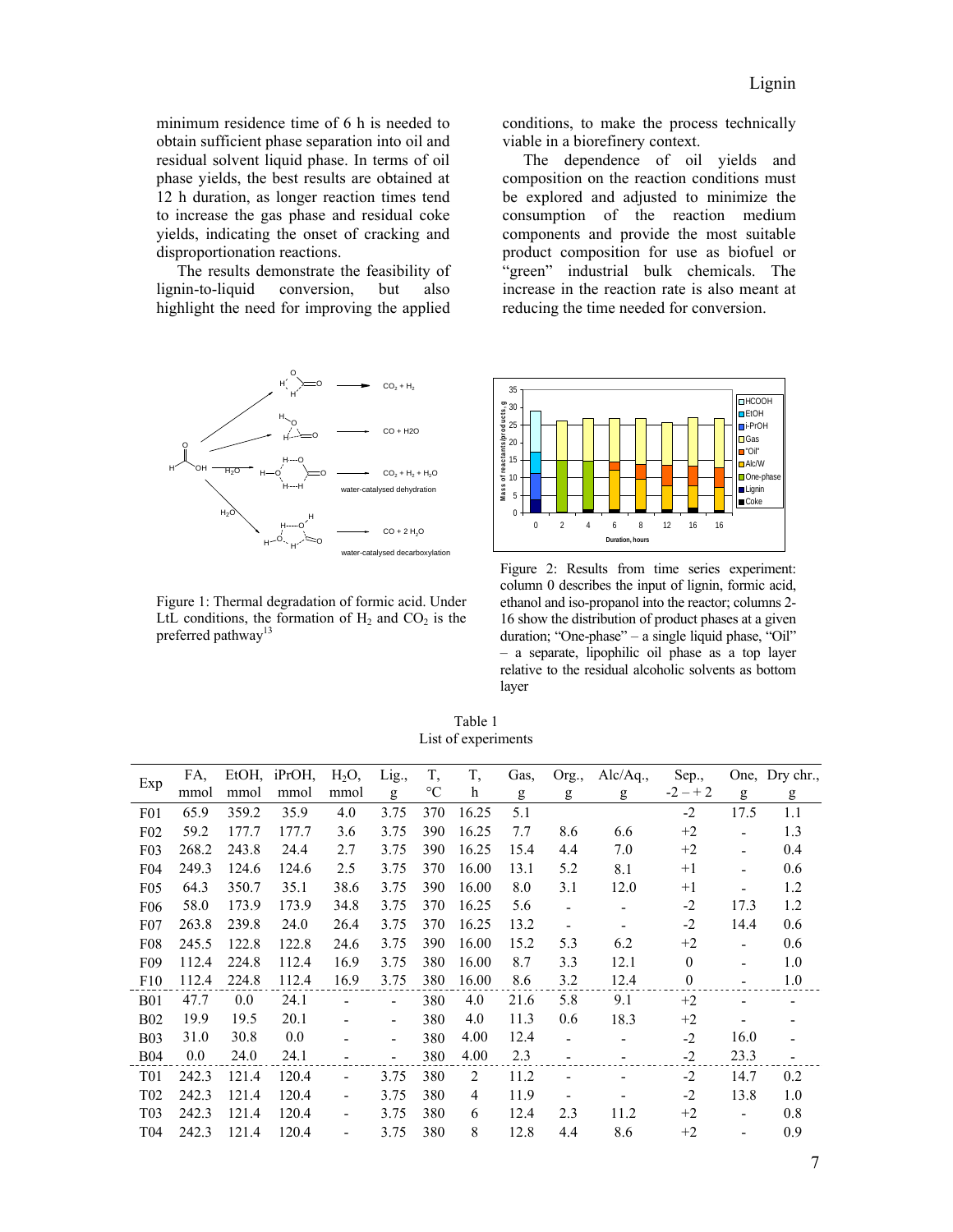|  |  |  |  |  | T05 242.3 121.4 120.4 - 3.75 380 12 12.1 5.7 6.9 +2 - 0.9   |  |
|--|--|--|--|--|-------------------------------------------------------------|--|
|  |  |  |  |  | $T06$ 242.3 121.4 120.4 - 3.75 380 16 13.8 5.7 6.2 +2 - 1.5 |  |
|  |  |  |  |  | $T07$ 242.3 121.4 120.4 - 3.75 380 16 13.8 5.5 6.5 +2 - 0.8 |  |

Experimental series:  $F =$  fractional factorial design,  $B =$  blank solvent runs,  $T =$  retention time experiments. Input of formic acid (FA), ethanol (EtOH), *iso-*propanol (iPrOH) and water (H<sub>2</sub>O) are given on a molar basis. Input of lignin (Lig.) and the yield of product phases (Gas, Org. (separated organic phase), Alc/Aq. (separated residual solvent phase), one-phase liquid phase (One) and char (Dry chr.) are given as mass, in grams. Presence of a separate oil phase is given on a qualitative scale of separation:  $-2$  to  $+2$ , from one phase (-2) to a well-separated oil and clear alcohol/aqueous phase (+2)

| Table 2                            |
|------------------------------------|
| Experimental design variables X1-4 |

| X1             | $01 \cdot 1$   | $0.5 \cdot 1$  | $1 \cdot 1$ | mol ratio <i>iPrOH</i> /EtOH   |
|----------------|----------------|----------------|-------------|--------------------------------|
| X2             | 1.6            | $1 \cdot 3$    | $1 \cdot 1$ | mol ratio FA/Solvents (alc)    |
| X <sub>3</sub> | $0.01 \cdot 1$ | $0.05 \cdot 1$ | 0.1 : 1     | mol ratio water/Solvents (alc) |
| X4             | 370            | 380            | 390         | Temperature, <sup>o</sup> C    |
|                | _____          | .              |             | .<br>____                      |

Molar ratios of the different solvents used as variables for the fractionated factorial design  $(2^{(4-1)}) = 8$  experiments), together with the temperature variable

#### **Solvent medium reactions**

The reaction medium in itself is not inert and has been found to react and degrade under the conditions used. This has been further investigated in a separate set of experiments, using no lignin input, but only different mixtures of solvents and formic acid. The experimental conditions are specified in Table 1 (experiments B01-B04). Two liquid phases are obtained in 2 of these experiments, showing that the reaction medium in itself has the potential for polymerising and providing a separate phase with typical organic phase properties. The composition of the non-polar (upper) organic phase is illustrated in Figure 3, which shows that a range of alkanes, from octane to decane, together with some substituted cyclohexanes, form the major components of this complex mixture of products. A Fischer-Tropsch-type reaction mechanism is suggested, based on the gas phase composition – rich in both hydrogen and carbon monoxide, actually comprising almost a synthesis gas mixture, as shown in Figure 4. Carbon dioxide and homologous series of hydrocarbon gases include the remaining components. Although the products of the components in the reaction medium would be quite suitable for a motor fuel, they are only by-products in relation to lignin conversion and should be consequently minimized to reduce solvent and formic acid consumption in the process.

# **Experimental design approach, quantitative yields**

To determine the effect of different experimental factors on the yield and composition of oils, a systematic experimental design approach has been used, combined with multivariate interpretation of the complete table of results. The variables included are the ratios of the three solvents and the temperature (Table 1, experiments F1-F10, and Table 2). The addition of up to 10% water on molar basis was included as a variable, to determine the possible influence of low water levels on the degradation pathway of formic acid.

A PCA plot, showing the relationship among the experimental variables, the yields of the different product phases and the degree of phase separation, is given in Figure 5. The first principal component (PC1) explains 52% of the total data variance, while the second component explains 23% of it, which illustrates the high degree of systematic variation in the data. The PCA plot only contains the total yield of liquids, since the lack of separation into two phases in some experiments makes the statistical data set incomplete and unsuitable for analysis, if the values for each separate phase are included.

The most obvious relationship seen in the plot is the clear positive correlation between formic acid and the amount of gas produced, which can be understood as reflecting the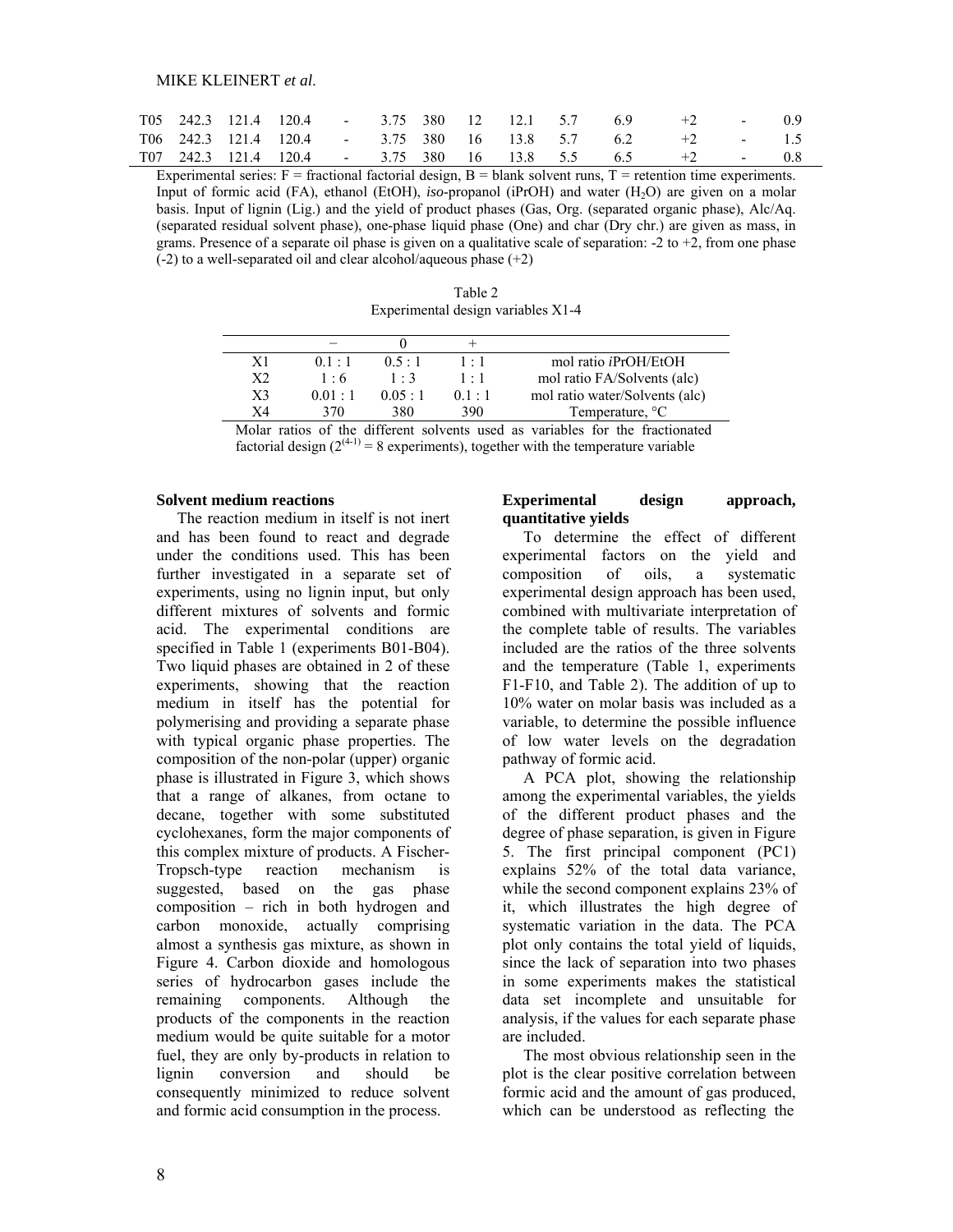thermal decomposition of excess formic acid to gas phase products. Correspondingly, the input of formic acid is negatively correlated to the total yields of liquids and solid products. A moderate positive effect of ethanol on the liquid yields can be seen. The separation into two phases is strongly and positively related to temperature during the experiment, and also to the formic acid input on PC1and the *iso*-propanol content on PC 2. The addition of water does not significantly influence product distributions, indicating that the presence of some water in the initial solvents could be acceptable. The relationships between the experimental variables and the products can be numerically modeled with PLS (Partial Least

Squares/Projection to Latent Variables).<sup>19</sup> The regression models for the selected product phases and parameters are given in Table 3. The explained variance in regression analysis for the selected independent/dependent subsets lies at 82.7 and 90.0%, respectively, for the two components used for this model. Predictions of residual char, as well as the mass percentage of gas and total liquids, are given, showing a high degree of accuracy, when predicting center-point experiments without data input from them. As separation was rated on a subjective basis, the predicted model was not expected to be very precise.



Figure 3: Gas chromatogram of the organic phase obtained from experiment B02, showing the predominant aliphatic components





Figure 4: Gas phase analysis of the different blank solvent samples, showing the percentage of each identified gas component in relation to the sum of identified gases – hydrogen (H), carbon monoxide (CO), carbon dioxide (CO2), methane (C1), and C2- C6 saturated (an) and unsaturated (en) hydrocarbons

Figure 5: Principal Component Analysis (PCA) biplot of the lab results from the *F*-experiment series. Before analysis, the data set was standardized and mean centered. The objects (experiments F01-F10) are shown grey and the design variables (experimental conditions) and responses (yields and the qualitative separation indicator) are shown in black. The variable names are given in Table 1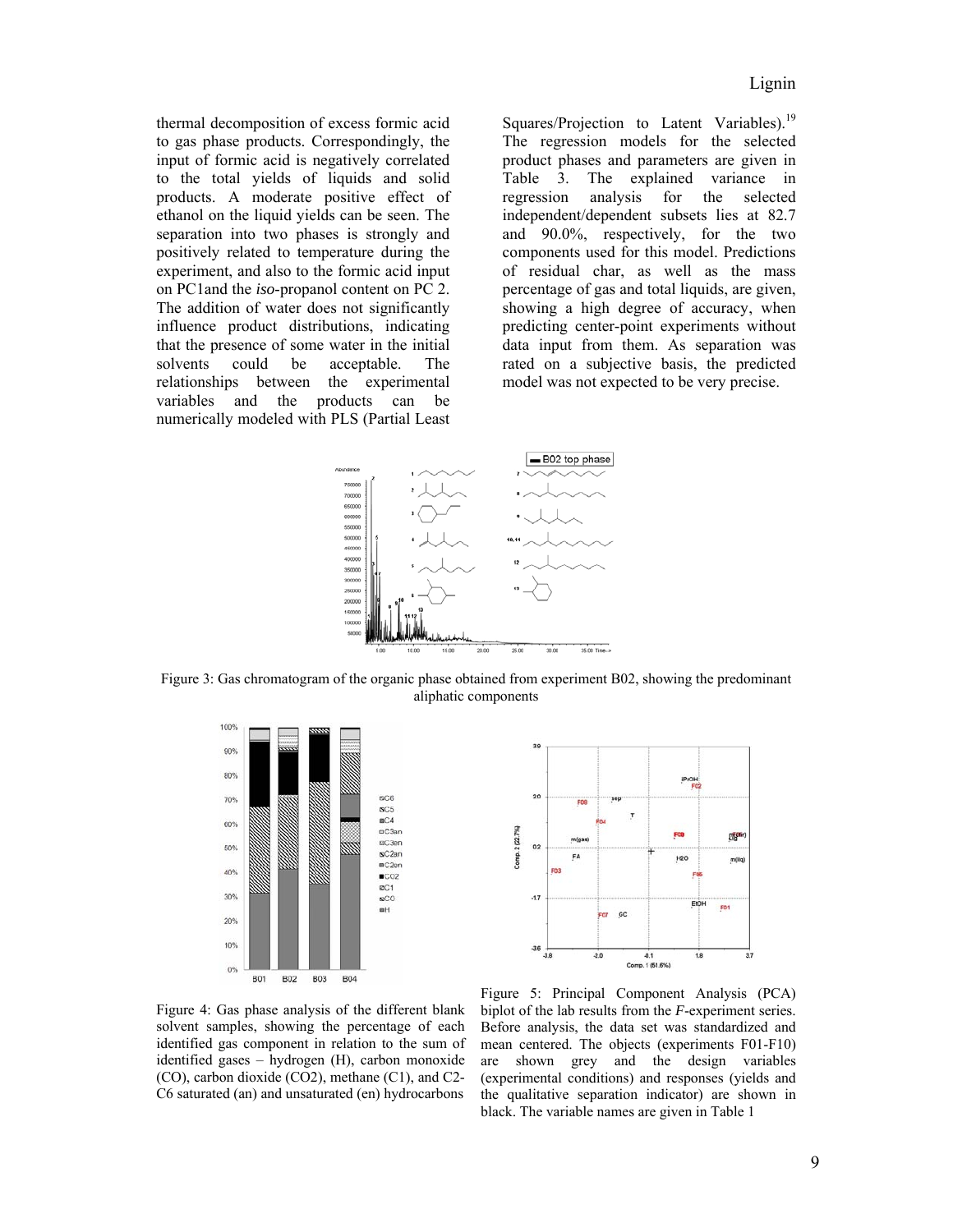| <b>Variable</b><br>Response                          | FA<br>0.105-0.428 | <b>EtOH</b><br>0.198-0.647 | iPrOH<br>$0.051 - 0.420$ | H <sub>2</sub> O<br>$0.002 - 0.027$ | Т<br>370-390 | Constant  | R                      | Predictive<br>quality |
|------------------------------------------------------|-------------------|----------------------------|--------------------------|-------------------------------------|--------------|-----------|------------------------|-----------------------|
| m(gas)<br>$0.212 - 0.563$                            | 0.511             | $-0.288$                   | $-0.167$                 | $-2.787$                            | 0.004        | $-0.975$  | 0.970                  | very good             |
| m(iq)<br>0.418-0.726                                 | $-0.440$          | 0.259                      | 0.131                    | 2.272                               | $-0.004$     | 1.933     | 0.971                  | very good             |
| m(chr)<br>$0.014 - 0.051$                            | $-0.061$          | 0.027                      | 0.029                    | 0.244                               | $2.3E-0.5$   | 0.022     | 0.979                  | very good             |
| lig sep.<br>$-2-+2$                                  | 1.704             | $-3.048$                   | 1.975                    | $-33.768$                           | 0.140        | $-52.079$ | 0.931                  | good                  |
| GC rating<br>$-1$ (aliphatic) $-$<br>$+1$ (phenolic) | 1.694<br>.        | 1.083                      | $-3.237$                 | $-1.381$                            | $-0.019$     | 6.529     | 0.825<br>$\sim$ $\sim$ | guidance              |

Table 3 Regression coefficients for PLS models of individual product yields (unweighed)

Coding of variables: FA, EtOH, iPrOH are given in wt%, temperature in °C. R: correlation coefficient between modelled and predicted values for all data, representing a value for goodness-of-fit. The figures give the regression coefficients of each process parameters (**in bold**) and for each of the response factors (*in italics*). The shaded figures represent the variable variation range of both variables and responses, respectively

However, the predictive quality given in the table indicated a high correlation, so that it can be used for evaluating the conditions leading to phase separation.

Another qualitative indicator is also included, describing the range of compositions of oils on a scale from dominantly aliphatic to dominantly phenolic, as shown by the GC variable in the plot (Fig. 5 and Table 3). Phenolic-type spectra are achieved with an increase in formic acid and ethanol. An increase in the aliphatic-type compounds correlates positively with the amount of iso-propanol.

Table 3 illustrates the challenges in the optimization of such a complex reaction system; if the amount of formic acid is reduced to prevent a major loss factor from thermal decomposition into gas phase products, separation efficiency will be reduced. Similarly, increasing the water content of the solvent system increases the char yields, which is not optimal, decreases the separation efficiency and increases the liquid yields – which is most probably a positive effect. Thus, positive and negative effects on product composition and properties must be balanced, and a compromise between costs of the inputs and the value and quality of the output needs to be reached. Further development of experimental designs is ongoing, to find the optimal balance among parameters.

# **Experimental design approach, oil compositional effects observed using ESI-MS**

The very complex composition of the lignin conversion products makes the analytical challenges comparable to that of petroleum analysis. ESI-MS combined with multivariate interpretation is a very powerful tool in such analysis. $3$ 

Figure 6 shows the score plot obtained after PCA of the ESI-MS data obtained from the 5 repeated analyses of the 10 samples from the F-series. The first principal component explains 82% of the variation in the data, while the second explains 13% of it, implying that altogether 95% of the variation is systematic and can be explained by two principal components (another 2% part being explained by a third component). The score plot illustrates the very high repeatability of the ESI-MS data. The three samples obtained from one-phase liquid (marked "o" – the final digit) are located in the right part of the score plot. F07o is significantly different from all the other samples. Figure 7 shows the spectra of the 4 F-samples that span variation in the spectra. Although mass spectra may appear unresolved, there is one distinct line per integer mass number (*m/z*). The lines represent the parent compounds (unfragmented) that have become ionized. Positive electrospray ionization (ESI) typically occurs by the addition or loss of a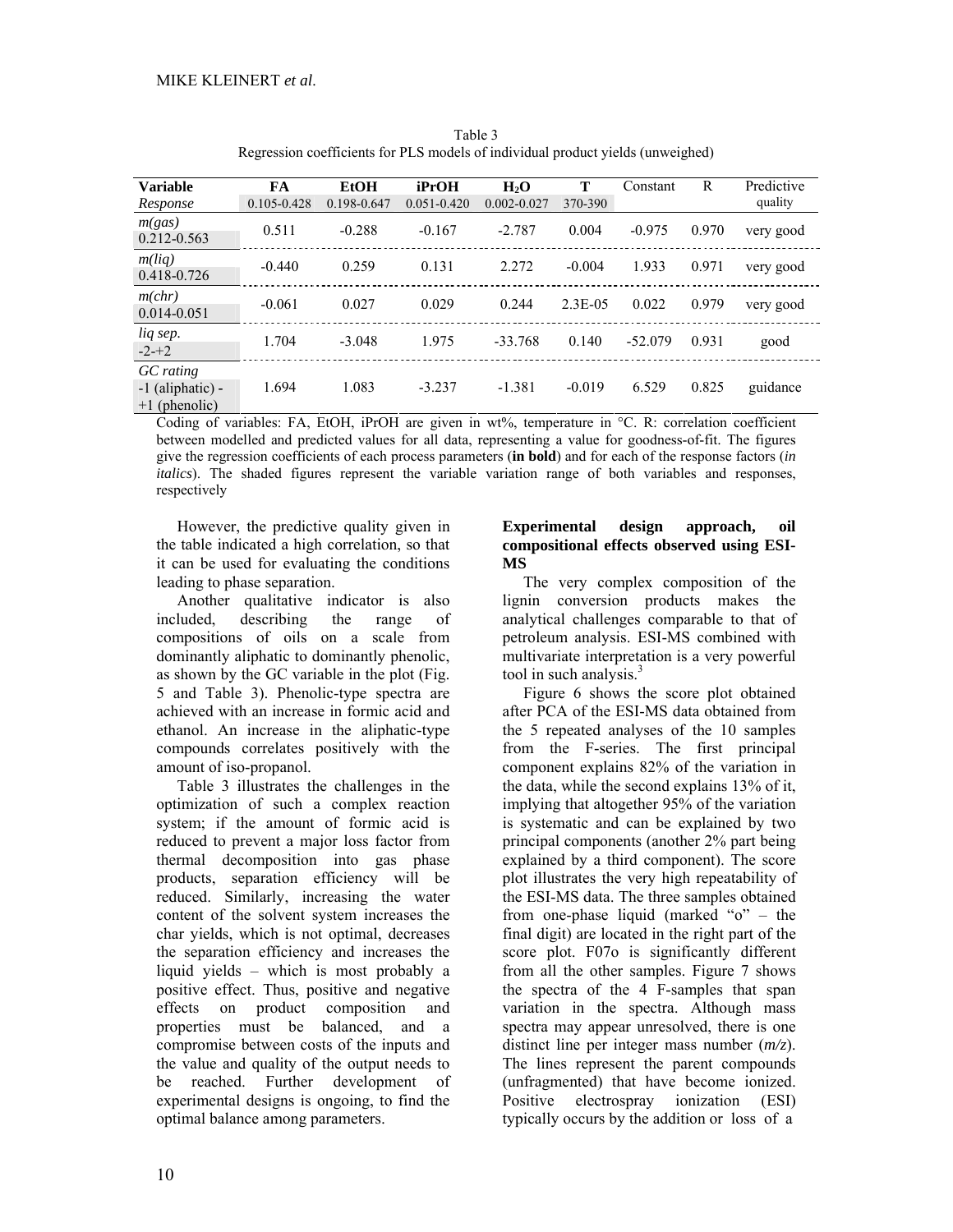proton (+1), but sometimes positive ionization occurs by the addition of ammonium or sodium adducts (+18 or 23, respectively).<sup>3,16,17</sup> The positive ESI-MS<br>detects primarily polar compounds primarily polar compounds containing nitrogen, oxygen, or sulphur. Non-polar hydrocarbons, such as paraffins, are generally not ionized by ESI.

Relatively few lines are observed in F07o, whereas especially F08t has a high number of lines. Interestingly, mass spectra are dominated by lines with repetitive spacings of 14 Da (CH<sub>2</sub>) and 2 Da (saturated *versus* unsaturated analogues). This becomes even more pronounced in the two loading plots from Figure 8. Instead of a scatter plot, the loadings are shown in line plots, one per principal component, illustrating very nicely that the most important compounds according to PCA appear to be from homologous series with repetitive spacings of 14 and 2 molecular mass units. Future work will focus on the identification of these compounds.



Figure 6: Score plot obtained from PCA of positive ESI-MS data of the F-series (each sample analyzed 5 times)



Figure 7: ESI-MS spectra of the 4 F-samples that span spectra variation (see score plot in Fig. 6)